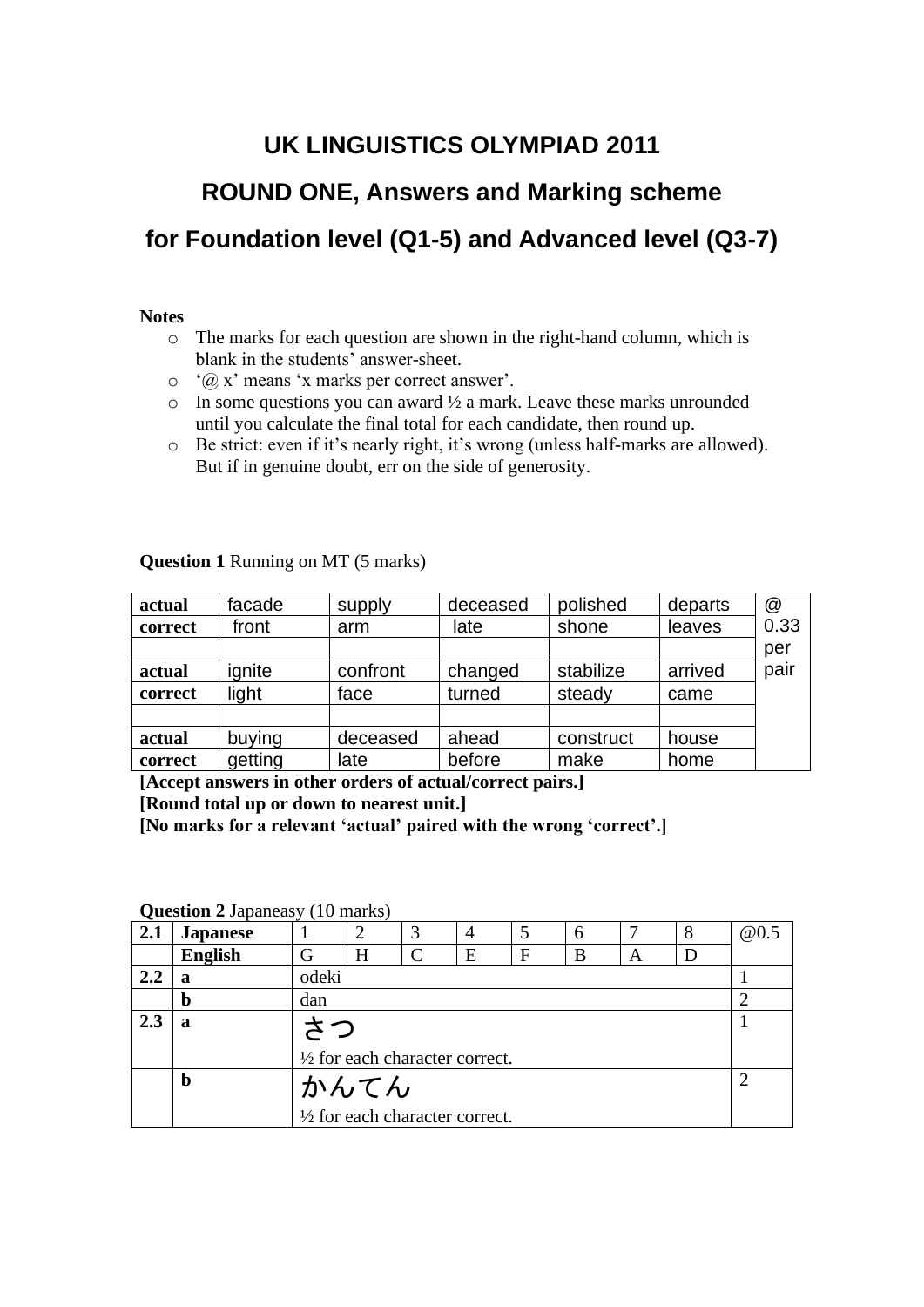### **Question 3** Doubling in Caterpillar Country (11 marks)

| 3.1 | Tense – past (eke) or present (eme).                                      |                                                                         |                  | 1                       |  |  |
|-----|---------------------------------------------------------------------------|-------------------------------------------------------------------------|------------------|-------------------------|--|--|
|     |                                                                           | Accept 'Time past/present'; just 'tense' or 'past/present' or           |                  |                         |  |  |
|     | 'present/imperfect'                                                       |                                                                         |                  |                         |  |  |
|     | $\frac{1}{2}$ for 'is/was', 'is/has been'                                 |                                                                         |                  |                         |  |  |
| 3.2 | 1: $Stem1 first$                                                          |                                                                         |                  | 3                       |  |  |
|     |                                                                           | Accept: 'add ep after the stem'; a formula 'stem + ep + )               |                  |                         |  |  |
|     | $\frac{1}{2}$ for just mentioning stem                                    |                                                                         |                  |                         |  |  |
|     | 1: Add 'ep'                                                               |                                                                         |                  |                         |  |  |
|     | 1: Then add a copy of the stem <sup>1</sup> 's last vowel and consonant   |                                                                         |                  |                         |  |  |
|     |                                                                           | Accept:  the stem's last syllable; repeat; 'add  again'; 'doubled'; 1/2 |                  |                         |  |  |
|     | for any hint of repetition, e.g. 'the last two/three letters', 'the first |                                                                         |                  |                         |  |  |
|     | syllable is knocked off if there are two syllables'                       |                                                                         |                  |                         |  |  |
| 3.3 | 1: $Stem1$ last                                                           |                                                                         |                  | 3                       |  |  |
|     | Accept formula ' + $elp$ + stem'                                          |                                                                         |                  |                         |  |  |
|     | 1: Start with a copy of the stem's first consonant (and any vowel before  |                                                                         |                  |                         |  |  |
|     | it).                                                                      |                                                                         |                  |                         |  |  |
|     | Accept: 'repeat', 'add  again'; 1/2 for 'first syllable', 'first half'    |                                                                         |                  |                         |  |  |
|     | 1: Then 'elp', before the stem.                                           |                                                                         |                  |                         |  |  |
| 3.4 | mpwelpempwareme 'starts to make'                                          |                                                                         |                  |                         |  |  |
|     | Accept either Arrernte or English or both.                                |                                                                         |                  |                         |  |  |
|     | 1/2: for 'mpwareme' or 'make'                                             |                                                                         |                  |                         |  |  |
| 3.5 | a. arlkweke                                                               | <b>b.</b> kwerneperneke                                                 | c. itelpitirreme | $\omega$ 1 <sup>2</sup> |  |  |

#### **Question 4** Ulwa Possessives (9 marks)

| 4.1 | 1. taikatai                      | 2. iinibin                                      | <b>3.</b> kahmanama | 4. arakkabus | $\omega$ |  |  |
|-----|----------------------------------|-------------------------------------------------|---------------------|--------------|----------|--|--|
|     | 5. liimama                       | $\vert$ 6. kulukanaluk $\vert$ 7. taimkina      |                     | 8. miskitu   |          |  |  |
| 4.2 | kapakkina 'our exclusive manner' |                                                 |                     |              |          |  |  |
|     |                                  | Accept correct Ulwa and/or correct translation. |                     |              |          |  |  |

<sup>&</sup>lt;sup>1</sup> Instead of 'stem', accept 'present participle', 'root' or 'standard form'.

 $2\frac{1}{2}$  for any answer where just one phoneme or character is wrong, extra or missing.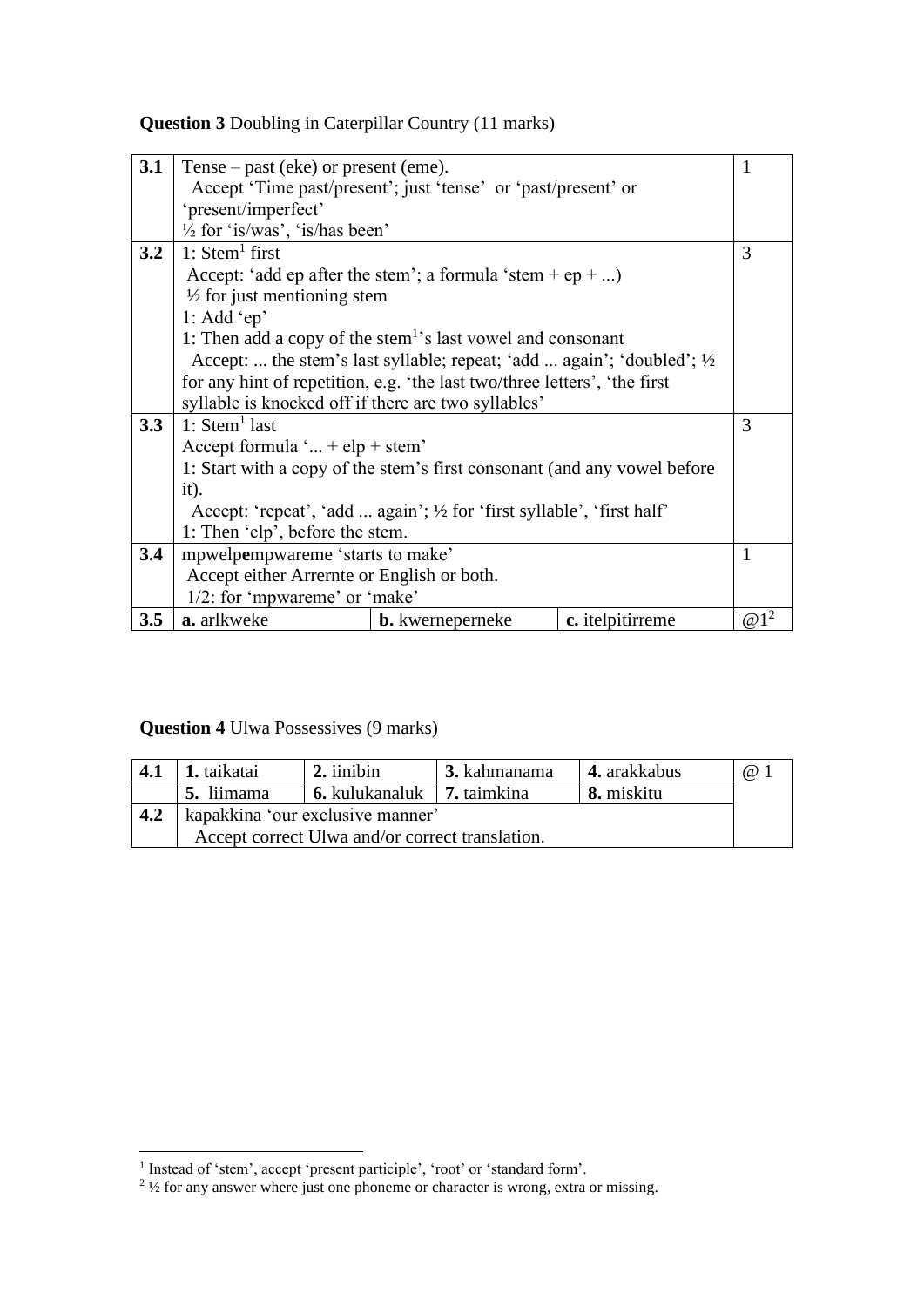### **Question 5** Mix Up on the Farm (11 marks)

| $\boldsymbol{\mathsf{u}}\cdot\mathbf{r}$ | 'apago                             | -                        | ັ        |      | ◡ | -        | ╰   | $^{\copyright}$ |
|------------------------------------------|------------------------------------|--------------------------|----------|------|---|----------|-----|-----------------|
|                                          | $\cdots$<br>┳<br>Hn010h<br>EIIghsh | –<br>**                  | ⌒<br>. . |      |   | <b>.</b> | . . |                 |
| $\sim$ $\sim$<br>$\cup$ . $\sim$         |                                    | or $\mathbf{\mathsf{x}}$ | . .      | ∼. ∼ |   | <u>.</u> |     |                 |

## **Question 6** Tiger tale (16 marks)

| 6.1 | Syamsuddin          |          |                                       |           |  |  |  |
|-----|---------------------|----------|---------------------------------------|-----------|--|--|--|
| 6.2 | a. police<br>Accept | b. tiger | c. named<br>Accept '(he was) called', | d. Friday |  |  |  |
|     | 'authorities'       |          | 'known as', 'name'                    |           |  |  |  |
|     | <b>or</b>           |          |                                       |           |  |  |  |
|     | 'investigator'      |          |                                       |           |  |  |  |
| 6.3 | a. Selatan          | b. kata  | c. Rabu                               | d. juta   |  |  |  |
| 6.4 | a. L                | b. T     | c. P                                  | $d$ . T   |  |  |  |
|     | e. L                | f. P     | g L                                   |           |  |  |  |